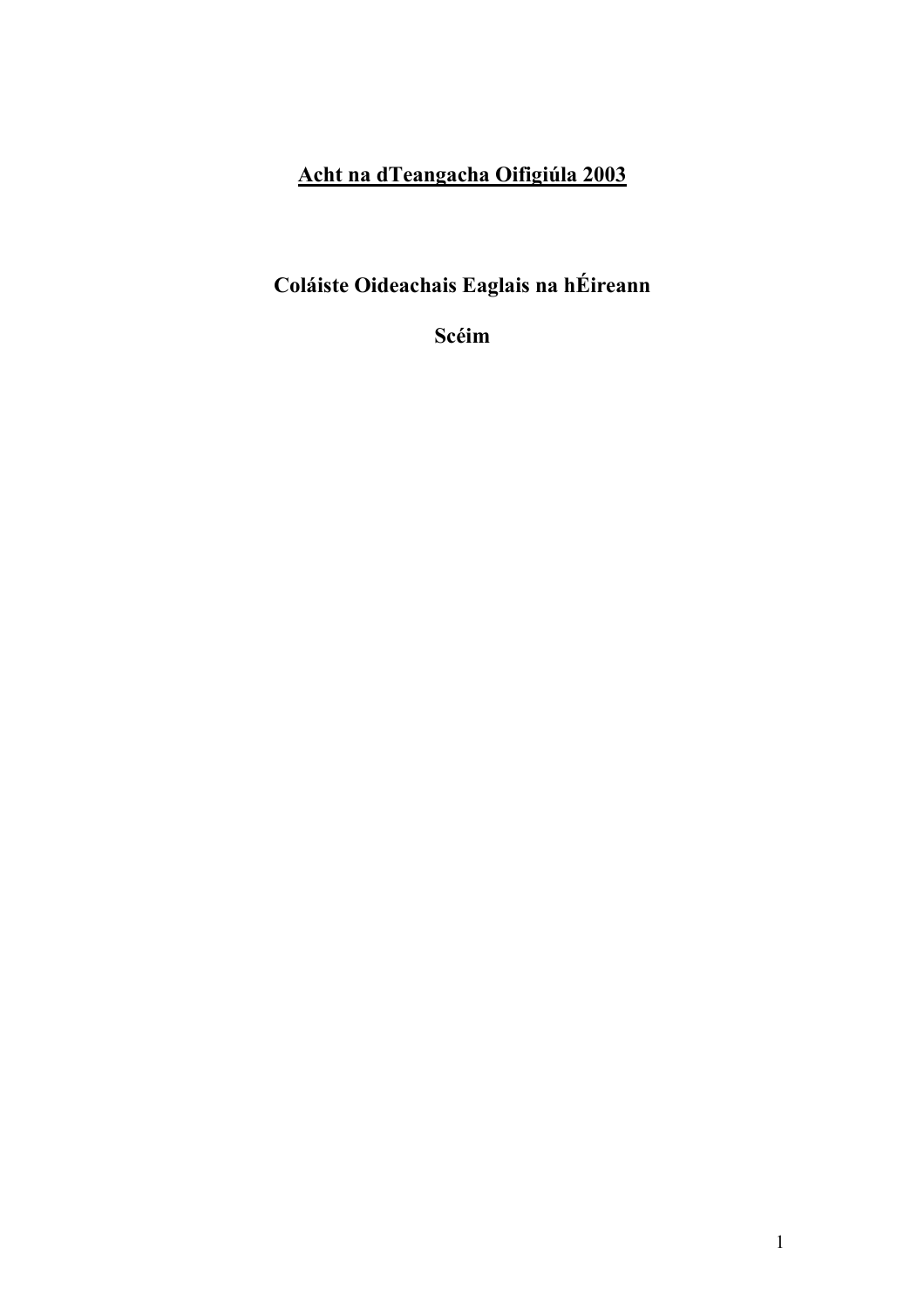# Caibidil 1

#### Réamhrá agus cúlra

Tugann Acht na dTeangacha Oifigiúla éifeacht reachtúil do sheirbhísí poiblí a bheith á seachadadh trí mheán na Gaeilge, faoi mar a fhoráiltear sa Bhunreacht. Glactar leis go bhfuil gach saoránach i dteideal a g(h)nó uile leis an Stát agus gach páirt ar leith dá g(h)nó leis an Stát a dhéanamh trí Ghaeilge amháin. Agus tá dualgas dá réir ar chomhlachtaí poiblí an teidlíocht sin a aithint ina gcuid déileálacha uile leis an Saoránach, agus an Ghaeilge a chothú agus a chaomhnú ina cáil mar theanga náisiúnta.

Foráiltear in Acht na dTeangacha Oifigiúla go ndéanfaidh comhlachtaí poiblí dréacht scéim a ullmhú ina sonrófar na seirbhísí dá gcuid a bhfuil sé ar intinn ag an gcomhlacht poiblí iad a sheachadhadh go heisiach as Gaeilge, go heisiach as Béarla nó sa dá theanga. Leagtar amach sa scéim seo na bearta atá ar intinn ag Coláiste Oideachais Eaglais na hÉireann chun a chinntiú, i gcás aon seirbhísí nach bhfuil á soláthar as Gaeilge ag an gColáiste, go soláthrófar amhlaidh iad in imeacht tréimhse ama nó sraith scéimeanna. Tá tús feidhmeach ag an scéim le héifeacht ón 1 Samhain 2007 agus beidh sí i bhfeidhm ar feadh tréimhse trí bliana ón dáta sin nó go dtí go mbeidh scéim nua deimhnithe ag an Aire de bhua Alt 15 den Acht, cibé acu is túisce.

# Caibidil 2

#### Léargas ginearálta ar Choláiste Oideachais Eaglais na hÉireann

Cuireadh tús le stair an Choláiste sa bhliain 1811 nuair a bunaíodh Institiúid Oiliúna Phlás Chill Dara. Bhí an Institiúid sin á reáchtáil ag an gCumann d'Oideachas na mBocht in Éirinn (ar a dtugtaí Cumann Phlás Chill Dara go coitianta). Chuir sí tús le cúrsaí oiliúna do mhúinteoirí, agus d'fhorbair sí gairm na múinteoireachta cáilithe mar choincheap. Chuaigh Cumann Oideachais na hEaglaise i gceannas ar Choláiste Phlás Chill Dara sa bhliain 1855, chun mic léinn Anglacánacha a oiliúint i gcomhair scoileanna eaglasta. Rinne Coláiste Oiliúna Eaglais na hÉireann de Choláiste Oiliúna Chumann Oideachais na hÉaglaise sa bhliain 1884. Fuair sé cúnamh stáit sa cháilíocht sin agus aithníodh é ina Choláiste sainchreidmheach d'oiliúint Mhúinteoirí Náisiúnta.

Ba sna 1920idí a tharla forbairt shuntasach eile nuair a bunaíodh naisc le hOllscoil Bhaile Átha Cliath, ionas go bhféadfadh na mic léinn freastal ar léachtaí i gColáiste na Tríonóide agus leanúint ar aghaidh agus céim a bhaint amach i ndiaidh a dtréimhse oiliúna i gColáiste Oiliúna Eaglais na hÉireann. D'éirigh leis an gColáiste blianta diana an chogaidh a chur de, agus d'aistrigh sa bhliain 1969 ó Phlás Chill Dara isteach i gcóiríocht nua saintógtha i Ráth Maonais. Athraíodh a ainm arís cúpla bliain ina dhiaidh sin, agus rinne Coláiste Oideachais Eaglais na hÉireann de. Cuireadh tús le cúrsa céime trí bliana, an Baitsiléar in Oideachas, i 1974. Chonacthas gur forbairt nádúrtha a bhí ansin ar na naisc seanbhunaithe le hOllscoil Bhaile Átha Cliath.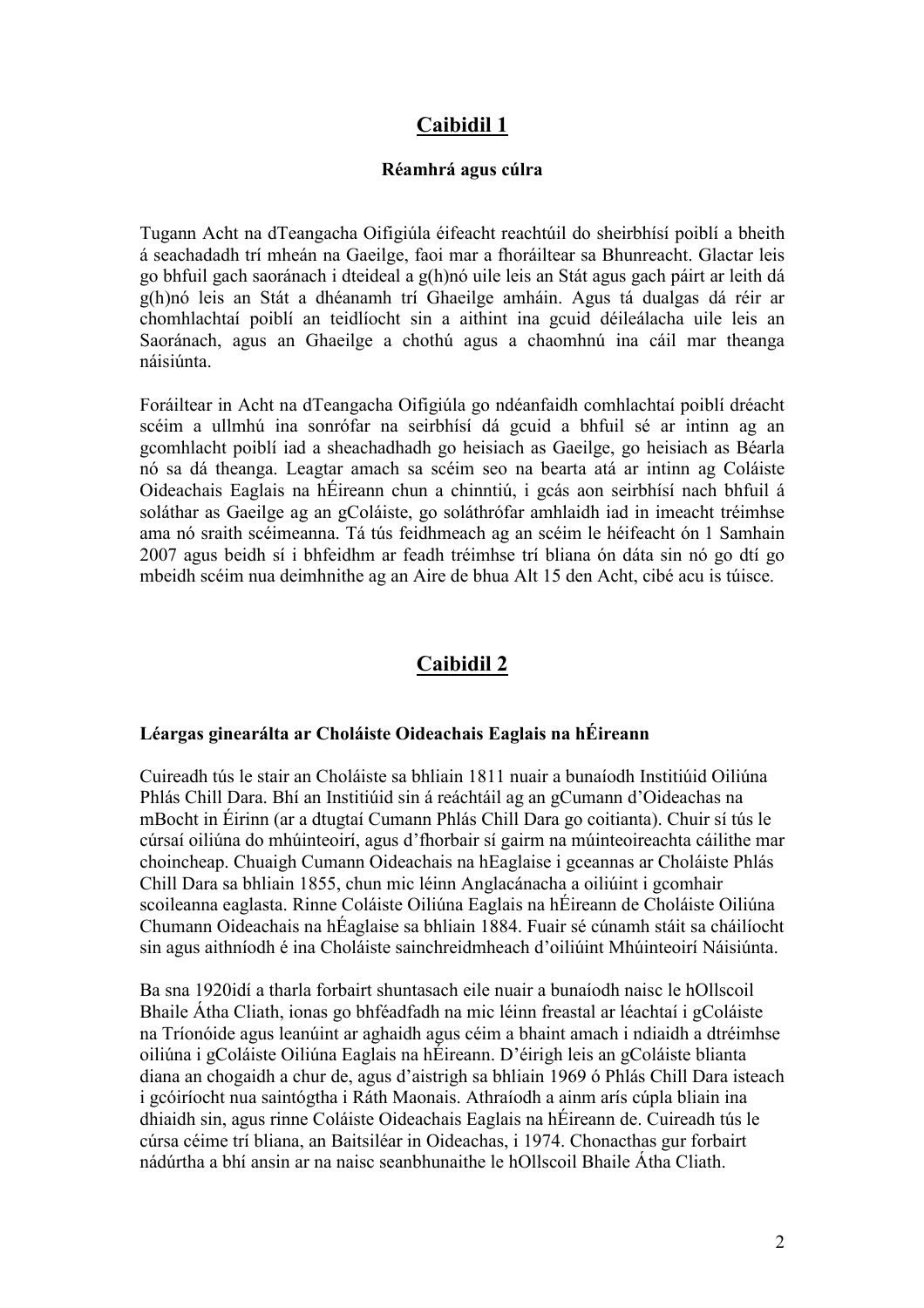Ó 1985 i leith, tá an Coláiste tar éis páirtíocht a chothú sa tacaíocht foghlama agus i riachtanais oideachasúla speisialta. Tugtar cúrsaí ar leibhéil dioplóma agus teastais faoi láthair. Ollscoil Bhaile átha Cliath a dhámhann na dioplómaí, a chuimsíonn na gnéithe teagasctha de chlár céim Mháistir.

# 2.1 Éatas

Is mór ag an gColáiste comhluadar a chruthú atá bunaithe ar luachanna Críostaí, agus spreagtar na mic léinn chun gníomhú de réir phrionsabail Chríostaí ina saol agus ina gcuid oibre. Moltar do na mic léinn ach go háirithe, meas agus ómós a léiriú i leith gach indibhide ar leith, is cuma cén cúlra reiligiúnach nó sóisialta atá acu, nó faoina n-inscne, faoin gcine lena mbaineann siad, faoi thosca a muintire, a ngnóthachtáil oideachasúil, a gcuid tréithe fisiceacha nó faoina bhfeidhmiú intleachtach.

Féachann an Coláiste le hoideachas ar an gcaighdeán is airde is féidir a chur ar fáil, sa bhunoiliúint a chuirtear ar ábhar oidí agus san fhorbairt phroifisiúnta leanúnach araon. San oiliúint tosaigh a chuirtear ar ábhar oidí sa Choláiste dírítear ach go háirithe ar dhaoine a ullmhú i gcomhair a bheith ag obair i scoileanna beaga, agus déantar tréaniarracht maidir le cumas na mac léinn sa Gheailge a fheabhsú. San fhorbairt phroifisiúnta leanúnach, is ar chúrsaí a chuireann ar chumas na múinteoirí cuidiú le daltaí agus le mic léinn a mbíonn riachtanais oideachasúla faoi leith acu, nó a mbíonn tacaíocht foghlama de dhíth orthu a leagtar an bhéim.

Toisc méid an choláiste agus toisc gur ar an gcampas a chónaíonn formhór na mac léinn, bíonn dea-atmaisféar cairdiúil le brath i measc chomhluadar an choláiste.

# 2.2 An Suíomh

Tá an Coláiste suite ar láithreán fairsing i Ráth Maonais, Baile Átha Cliath 6, áit nach bhfuil rófhada ó Choláiste na Tríonóide ná ó lár na cathrach. Bíonn go leor mac léinn ag cur fúthu i Ráth Maonais, agus fáil ar sheirbhísí agus áiseanna maithe ann. Bíonn fáil ag formhór na bhfochéimithe ar chóiríocht chónaithe ar an gcampas.

# 2.3 Na Mic Léinn

32 mac léinn san iomlán, mic léinn lánfhásta ina measc, a ghlactar isteach sa chúrsa bunoiliúna sa Choláiste gach bliain. Baineannaigh is ea breis is 90 faoin gcéad díobh. I láthair na huaire, faoi théarmaí Ordú Aire, is do mhic léinn ar baill iad d'Eaglaisí sa traidisiún Protastúnach na háiteanna ar fad ar an gclár Baitsiléir in Oideachas.

Glactar le seasca rannpháirtí ar an gcúrsa iarchéime in Oideachas Speisialta. Caithfidh na rannpháirtithe a bheith ina muinteoirí láncháilithe bunscoile nó iarbhunscoile. Ní ar bhonn reiligiúnach a ghlactar leo áfach.

# 2.4 An Fhoireann

Tá cúig phost déag acadúla ceadaithe ar fhoireann an Choláiste. Ar chláir fhochéime agus iarchéime a fhreastalaíonn siad sin, agus tá dhá phost do léachtóirí Gaeilge ina measc. Tá dhá phost riaracháin lánaimseartha ann, an Príomhoide agus an Sparánaí/an Cláraitheoir mar aon le post cléireachais/ fáilteora á dtacú. Is iad an Príomhoide agus an Sparánaí, agus gan acu ach tacaíocht chléireachais an-teoranta, a chomhlíonann na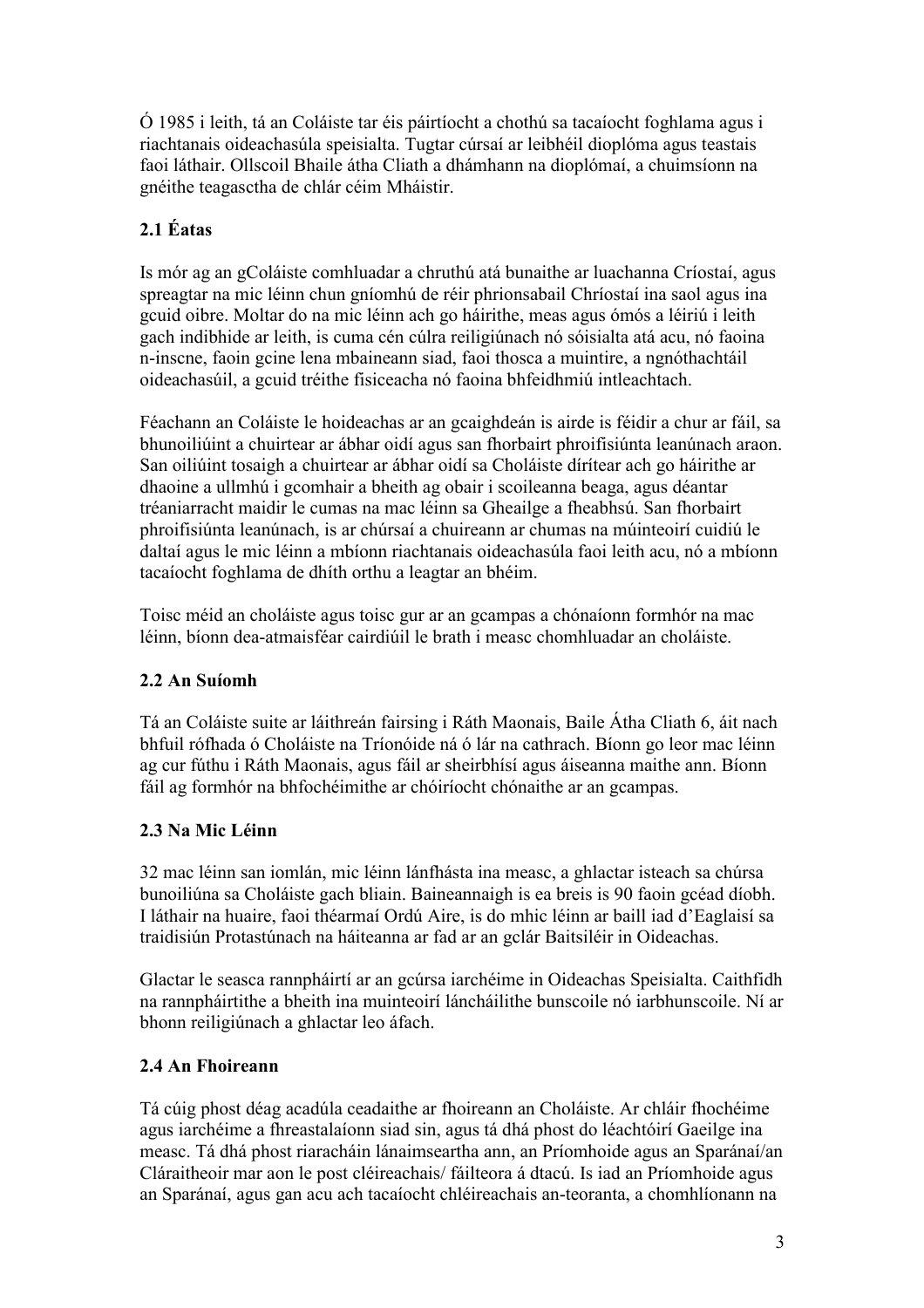feidhmeanna a bhaineann le cúrsaí acadúla, bainistíocht airgeadais, acmhainní daonna, foirgnimh, cothabháil, faisnéis ghinearálta, etc. Is rídheacair don Choláiste, dá bharr sin, sannadh a dhéanamh ar dhualgais agus ar fhreagrachtaí a éilíonn ardscileanna teanga sa Ghaeilge chun seirbhísí áirithe i nGaeilge a sholáthar.

### 2.5 Na naisc le hOllscoil Bhaile Átha Cliath

Bunaíodh naisc le hOllscoil Bhaile Átha Cliath, Coláiste na Tríonóide, a chéaduair sna 1920idí. Scoil an Oideachais san Ollscoil a dhéanann an chéim Baitsiléir in Oideachas (B.Ed) a theagasc, i gcomhar le trí choláiste oideachais chomhlachaithe, Coláiste Oideachais Eaglais na hÉireann ina measc.

Cláraíonn na mic léinn lena rogha Coláiste Oideachais agus le hOllscoil Bhaile Átha Cliath, Coláiste na Tríonóide agus bíonn lán-rochtain acu ar áiseanna na hOllscoile. Déanann siad freastal ar chúrsaí áirithe laistigh dá rogha Coláiste Oideachais agus ar chúrsaí breise i gcomhar le mic léinn ó na Coláistí Oideachais eile, laistigh de Scoil Oideachais na hOllscoile. Dámhtar gnáthchéim B.Ed i gceann trí bliana. Mic léinn a bhfuil na cáilíochtaí cuí acu, féadfaidh siad clárú don cheathrú bliain d'obair Ollscoile chun B.Ed ar leibhéal onóracha a bhaint amach.

Maidir leis na Cúrsaí in Oideachas Speisialta a dhéantar go hiomlán i gColáiste Oideachais Eaglais na hÉireann, is í an Ollscoil a dhéanann iad a bhailíochtú, agus dámhtar dioplóma Ollscoile orthu.

### 2.6 Naisc leis an Roinn Oideachais agus Eolaíochta

Is í an Roinn Oideachais agus Eolaíochta a dhéanann an Coláiste a mhaoiniú go díreach, a rialaíonn líon na mac léinn a nglactar leo, líon na bpost lánaimsire ar an bhfoireann agus na táillí acadúla.

### 2.7 An Cúlra Reachtach

Leagadh amach bunreacht Choláiste Oideachais Eaglais na hÉireann de réir scéim a cuireadh le chéile faoin gCoimisiún um Dhearlaicí Oideachais (Acht na nDearlaicí Oideachais (Éire) 1885 /Educational Endowments (Ireland) Act 1885).

Faoi théarmaí na scéime is comhlacht corparáide atá i ngobharnóirí an choláiste a mbaineann comharbas suthain leis agus atá in ann seilbh a ghlacadh ar mhaoin, idir mhaoin réadach agus mhaoin phearsanta, chun críche na scéime. Tá talamh agus foirgnimh an Choláiste dílsithe do na Gobharnóirí mar iontaoibh.

Na cumhachtaí atá ag na Gobharmóirí, de réir mar atá siad leagtha amach faoin scéim, baineann siad le Gobharnóirí nua a chomhthoghadh, cothabháil an Choláiste agus na scoileanna cleachtais, socruithe cóiríochta do na mic léinn, na téarmaí agus na dálaí faoina nglactar le mic léinn, cíosanna, cánacha agus muirir a íoc, foireann a cheapadh agus mic léinn a chur amach as an gColáiste.

### 2.8 An Misean

Is é sainchúram uathúil Choláiste Oideachais Eaglais na hÉireann, soláthar leordhóthain d'oidi bunscoile cáilithe a chur ar fáil a fhéadfaidh fónamh i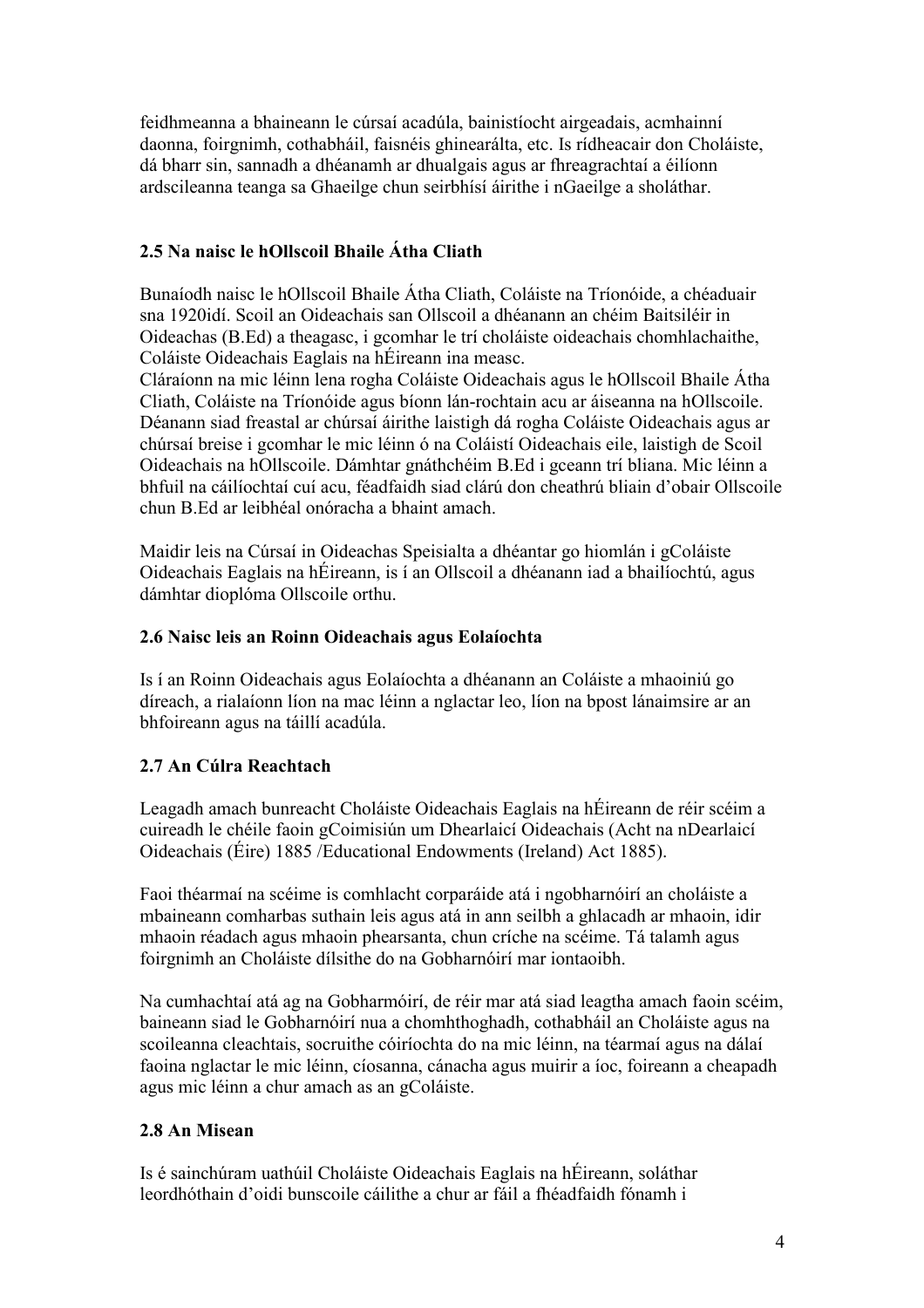mbunscoileanna atá faoi bhainistíocht Eaglais na hÉireann, An Eaglais Phreispitéireach in Éirinn, agus an Eaglais Mhodhach. De réir théarmaí agus choinníollacha An Acht um Chomhionannas Fostaíochta 1997, tá ordú Aire i bhfeidhm a chaomhnaíonn na háiteanna uile ar an tcúrsa B.Ed. do mhic léinn ar baill iad d'eaglaisí sa traidisiún Protastúnach. Cinntíonn an socrú sin go gcaomhnófar an t-éatas agus an spiorad sainiúil a bhaineann le bunscoileanna Eaglais na hÉireann.

### 2.9 Oiliúint d'Oidí Bunscoile

Na mic léinn a nglactar leo ar an gclár B.Ed., caithfidh siad na héilimh Ardteistiméireachta a shásamh atá leagtha síos ag an Roinn Oideachais agus Eolaíochta d'iontrálaithe sna Coláistí Oideachais uile. Forálann siad sin, inter alia, d'íosghrád C sa Ghaeilge ag an Ardleibhéal. Iad siúd a nglactar leo ar an gClár B.Ed. sa Choláiste, caithfidh siad a bheith rannpháirteach i dtosach i ndianchúrsa ceithre seachtaine sa Ghaeilge a seachadtar cuid de sa Choláiste agus an chuid eile i nGaeltacht Chonamara. Anuas air sin, ní mór do na mic léinn ceithre seachtaine a chaitheamh ar chúrsa faofa ina rogha Gaeltacht i gcaitheamh a gcéad bliana staidéir. Is ábhar pas/teipe í an Ghaeilge i ngach bliain de chúrsa an B.Ed., agus chun dul ar aghaidh isteach sa chéad bhliain eile dá gcúrsa, caithfidh na mic léinn uile grád pas a fháil sa Ghaeilge scríofa agus labhartha araon.

# 2.10 Oideachas Speisialta

Tá an Coláiste tiomanta do thacaíocht oiriúnach a chur ar fáil do dhaltaí a mbíonn tacaíocht foghlama de dhíth orthu agus dóibh siúd a mbíonn riachtanais oideachasúla speisialta acu. Baintear an aidhm sin amach faoi láthair trí fhorbairt ghairmiúil leanúnach a sholáthar do mhúinteoirí atá ag obair i réimsí na tacaíochta foghlama agus na riachtanas oideachasúil speisialta, mar aon le hoiliúint a sholáthar do chúntóirí riachtanais speisialta.

### 2.11 An Dioplóma Iarchéime in Oideachas Speisialta

Féachann an cúrsa sin le hoiliúint fhiúntach teoiriciúil agus praiticiúil a chur ar fáil d'oidí atá ag obair le daltaí a mbíonn tacaíocht foghlama de dhíth orthu agus daltaí a mbíonn riachtanais oideachasúla speisialta acu. Tá sé oscailte do mhúinteoirí i mbunscoileanna agus in iar-bhunscoileanna, in ionaid oideachais ar nós Youthreach agus sa tseirbhís phríosúin. Ar bhonn blocscaoilte a eagraítear an clár oiliúna agus féachann foireann an Choláiste le tacaíocht a sholáthar, agus le maoirseacht agus measúnacht a dhéanamh ar obair na rannpháirtitihe ina gcuid scoileanna féin ar bhonn rialta. Ach an cúrsa a chríochnú go sásúil, dámhtar Dioplóma Iarchéime de chuid Ollscoil Bhaile Átha Cliath, Coláiste na Tríonóide.

# 2.12 Cúntóirí Riachtanas Speisialta

Cuireann an Coláiste oiliúint ar fáil do chúntóirí riachtanas speisialta atá fostaithe i láthair na huaire i mbunscoileanna, in iar-bhunscoileanna agus i scoileanna speisialta. Cúrsa 60 uair an chloig atá ann, agus tá ábhar an chúrsa faofa ag an Roinn Oideachais agus Eolaíochta. Tá dhá chúrsa dá leithéid ann faoi láthair: sa Choláiste a sheachadtar cúrsa amháin, agus is in Ionad Oideachais Loch Garman a sheachadtar an cúrsa eile. Bronntar teastas orthu siúd a n-éiríonn leo an cúrsa a chríochnú go sásúil.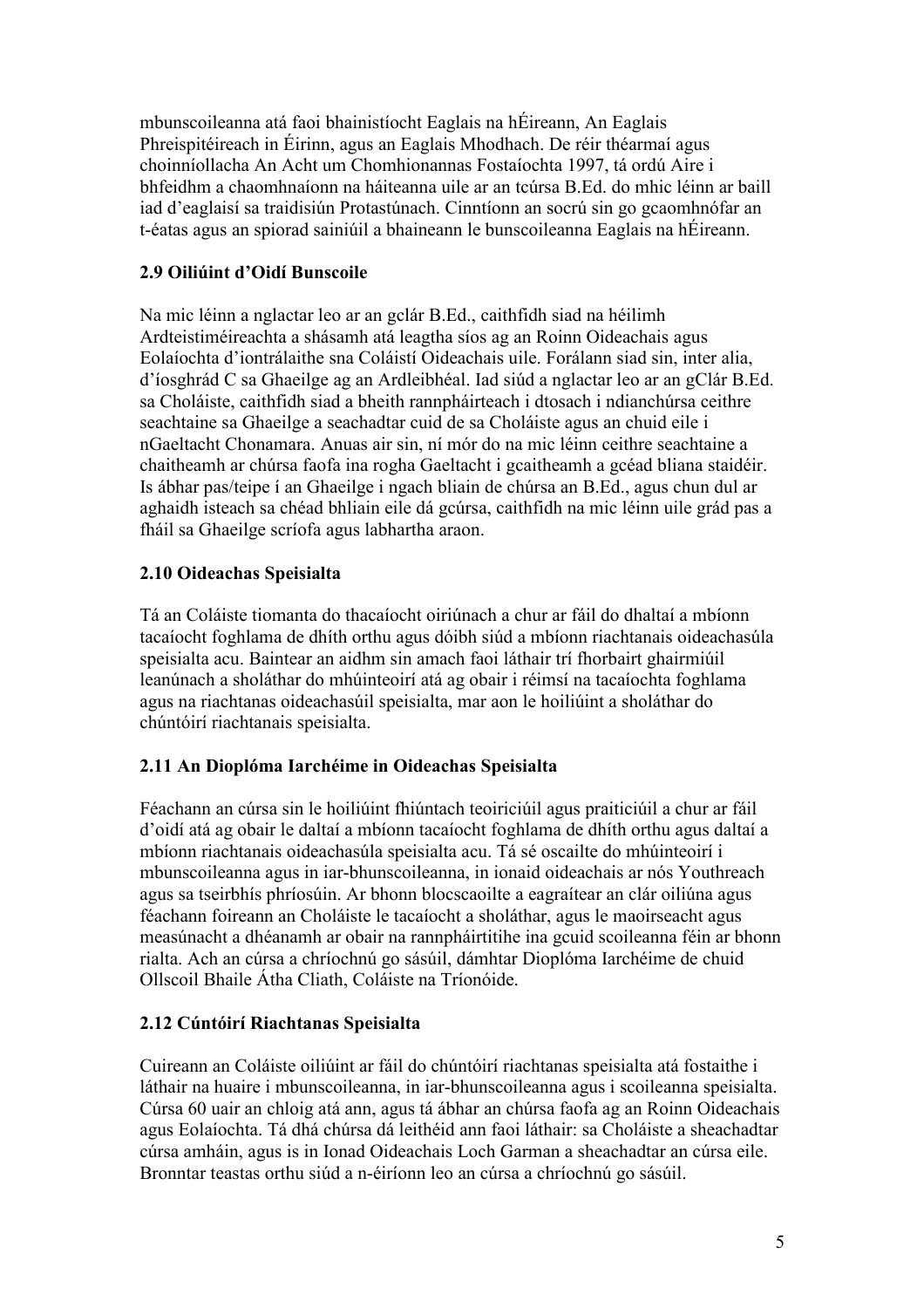### 2.13 Gníomhaíochtaí Oideachasúla Eile

Cuirtear roinnt seirbhísí oideachasúla eile ar fáil sa Choláiste de bhreis ar na cláir oiliuna. Ina measc tá tionscadal DICE, an Lárionad Léitheoireachta agus Músaem Pluincéad an Oideachais in Éirinn.

### 2.14 Tionscadal DICE

Gníomhaíonn tionscadal DICE, nó an tionscadal um oideachais forbraíochta agus idirchultúrtha, chun an t-oideachas forbraíochta agus idirchultúrtha a imeascadh laistigh de réimse an oideachais d'oidí bunscoile. Triúr atá ar an bhfoireann, agus gníomhaíonn sé ar fud na gcúig choláiste oideachais, ach is i gColáiste Oideachais Eaglais na hÉireann atá sé lonnaithe agus is ann a dhéantar é a bhainistiú.

### 2.15 Músaem Pluincéad an Oideachais in Éirinn

Ar fhearann an Choláiste atá Músaem Pluincéad an Oideachais in Éirinn lonnaithe, agus ceiliúrann sé traidisiún seanbhunaithe an oideachais in Éirinn. Is é an Músaem sin an t-aon stór atá dírithe go huathúil ar thaifid scoile, trealamh scoile, troscán scoile, déantáin agus téacsleabhair a chaomhnú a fuarthas le hoidhreacht ó thraidisiúin scolaíochta níos sine. Tá go leor díobh le feiceáil i limistéir taispeántais an Mhúsaeim, mar a n-instear scéal ár gcuid scoileanna agus a bhfuil déanta acu ar son stair shóisialta na hÉireann i sraith taispeántas léirmhínitheach. Agus féadfaidh cuairteoirí scoileanna an tseansaoil a bhlaiseadh i seomra ranga ón naoú haois déag a athchruthaíodh go speisialta.

### 2.16 An Lárionad Léitheoireachta

Is é gnó an Lárionaid Leitheoireachta, cothú a dhéanamh ar ghnéithe uile na léitheoireachta, ina measc litríocht leanaí, tacaíocht dóibh siúd a mbíonn deacrachtaí léitheoireachta acu, cuimsiú sóisialta agus leabhair do leanaí, leabhair Ghaeilge agus ról na leabharlann i scoileanna agus sa phobal. Eagraíonn an lárionad comhdhálacha, cúrsaí agus léachtaí ócáidiúla.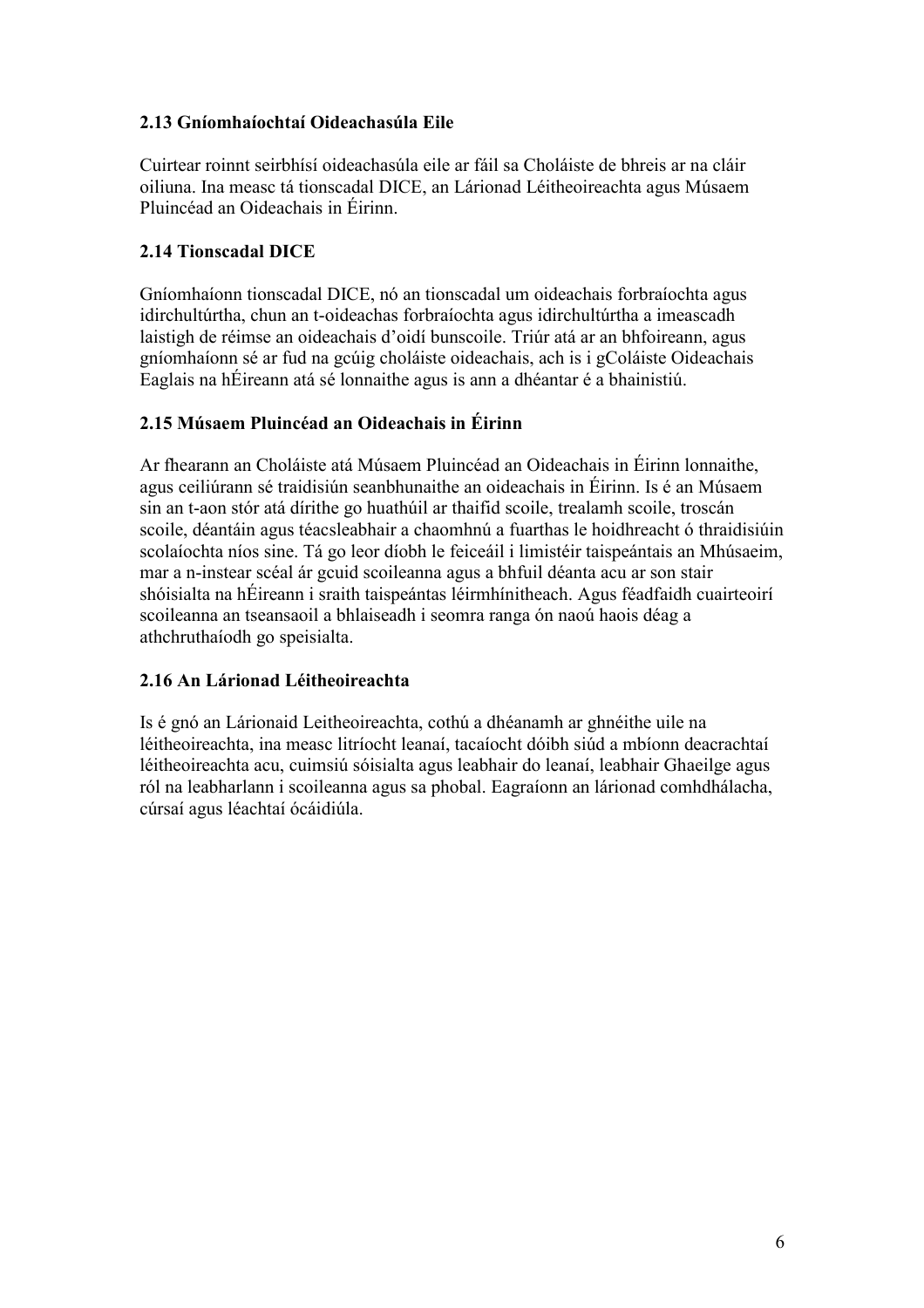# Caibidil a Trí

Seirbhísí a sholáthraítear i nGaeilge, i mBéarla, agus i nGaeilge agus Béarla.

### 3.1 Custaiméirí agus Cliantaí

Tá idir chliantaí inmheánacha agus chliantaí seachtracha ag an gColáiste: na fochéimithe agus na mic léinn iarchéime agus baill an phobail i gcoitinne, faoi seach.

Aithníonn an Coláiste na dualgais atá air i leith a chuid cliantaí inmheánacha agus seachtracha i dtéarmaí fhorálacha Acht na dTeangacha Oifigiúla 2004.

### 3.2 Seirbhísí agus Teanga na Cumarsáide

Agus measúnacht a dhéanamh ar na seirbhísí reatha atá ar fáil, is léir gur trí mheán an Bhéarla a sholáthraítear a bhformhór. Cé go bhfuil roinnt seirbhísí ar fáil trí Ghaeilge (e.g. achomhairc faoi na gráid a dámhadh ar na mic léinn sa chleachtadh múinteoireachta) is eisceachtaí iad agus ní hiad is gnách. Tugtar freagra i nGaeilge ar chumarsáid scríofa i nGaeilge, ach mar rud ginearálta níl na seirbhísí cumarsáide eagraithe ar bhealach a thugann aghaidh ar an dá theanga oifigiúla ar bhonn comhionannais. De thoradh cainteanna le pobal na Gaeilge agus iniúchadh breise ar fhorálacha Acht na dTeangacha Oifigiúla, táthar a moladh go bhfeabhsófar seachadadh dátheangach na faisnéise faoin gColáiste. Féachadh riamh le comharthaí agus staiseanóireacht dhátheangach a sholáthar agus le hóráidí dátheangacha poiblí a thabhairt ag comhdhálacha, ag bronnadh na gcéimeanna, etc. Níor mhór anois leaganacha dátheangacha a sholáthar den eolas cúlra faoin gColáiste agus faoina chuid seirbhísí reatha, mar chóip chrua agus go leictreonach. Bileoga eolais, paimfléidí, foirmeacha, tuarascálacha bliantúla, cártaí gnó foine, etc., beidh siad sin feasta ina gcuid de ghealltanas an Choláiste don soláthar dátheangach.

### 3.3 Modhanna cumarsáide leis an bPobal

Déanann formhór ball an phobail teagmháil leis an gcoláiste trí theacht isteach go pearsanta nó ar an nguthán. Pointe teagmhála eile is ea comhfhreagras. Is iad seo a leanas na cuspóirí chun an soláthar sa réimse sin a fheabhsú:

- Cuirfear oiliúint ar fáil do fháilteoir an Choláiste beannachtaí bunúsacha Gaeilge a bheith ar eolas acu agus iad a úsáid.
- Beannófar do ghlaoiteoirí gutháin i nGaeilge ar dtús.
- Má tá glaoiteoir ag lorg mionfhaisnéis ar ghnéithe de cheachtar den dá chúrsa a reachtáiltear sa Choláiste deimhneofar go gcuirfear an glaoiteoir i dteagmháil a luaithe agus is féidir le duine den fhoireann a bheidh in ann an cheist a phlé i nGaeilge leis/léi. Deimhneofar freisin go bhfaighidh an glaoiteoir an t-eolas atá uaidh/uaithi i scríbhinn más gá.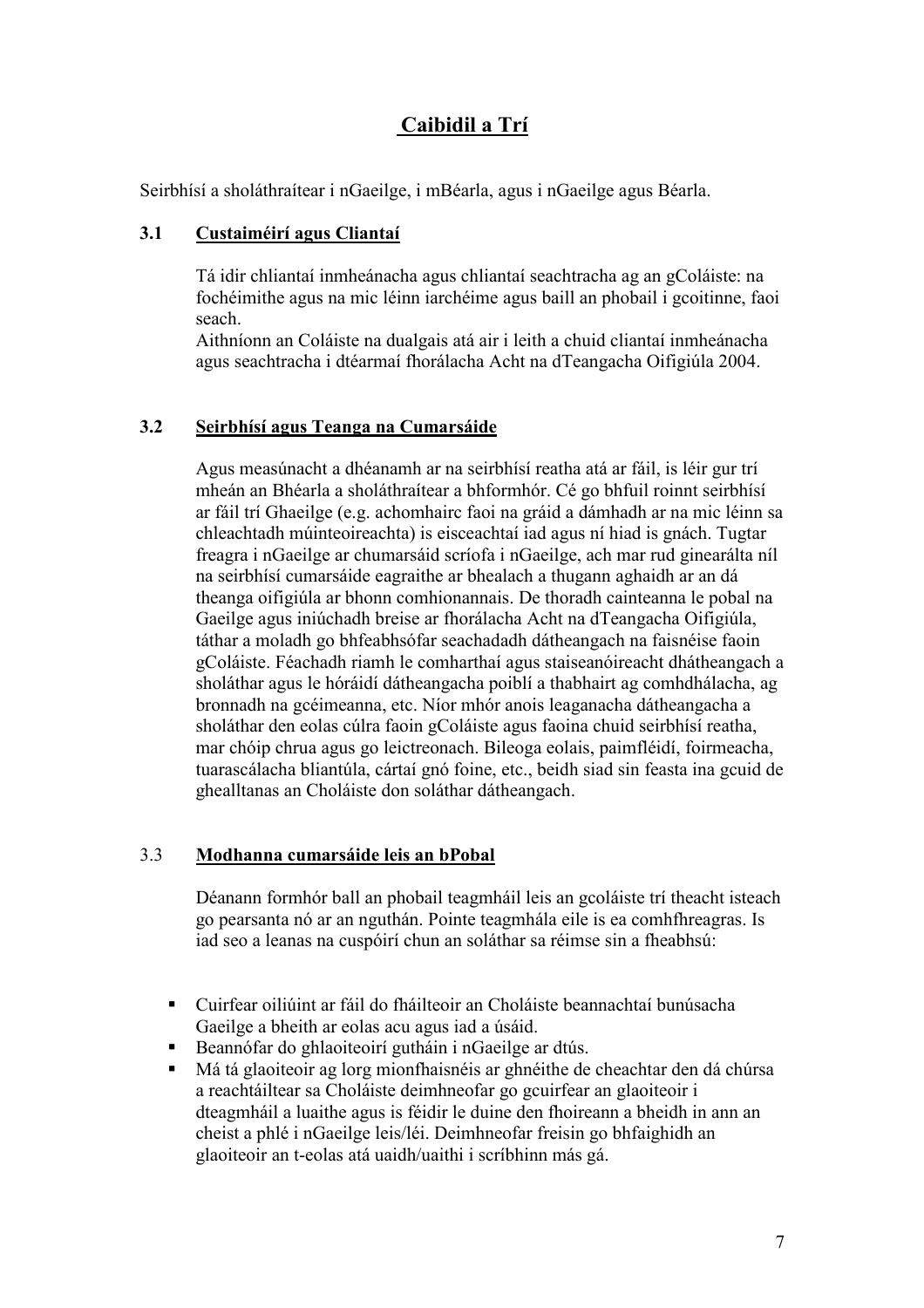- Fáilteofar roimh ghlaoiteoirí pearsanta go dtí an Coláiste i nGaeilge agus cuirfear faisnéis ar fáil de réir an chuntais thuas.
- Ceapfar teimpléid Ghaeilge chun go mbeidh sé níos fusa an chumarsáid a admháil.
- Ceapfar fógraí dátheangacha chun an chumarsáid a éascú le hinsititiúidí arb í an Ghaeilge a bpríomhtheanga cumarsáide. Úsáidfear iad sin, de réir mar is cuí, i gcumarsáid a thionscantar sa Choláiste.

# 3.4 Foirmeacha Iarratais agus Cláraithe

Úsáideann an Coláiste roinnt foirmeacha iarratais agus cláraithe a bhaineann le cúrsaí a thairgtear do chustaiméirí inmheánacha.

• An cuspóir anseo, na foirmeacha uile dá leithéid a sholáthar i nGaeilge agus i mBéarla araon. Tá tús curtha cheana féin le leagan Gaeilge de na foirmeacha sin a sholáthar.Laistigh de thréimhse na scéime seo cuirfear foirmeacha iarratais agus cláraithe an Choláiste ar fáil go dátheangach laistigh d'aon chlúdach amháin ach amháin i gcásanna nuair nach bhfuil sé seo praiticiúil de bharr méid, leagan amach nó nádúr an doiciméid. In sna cásanna sin, cuirfear leaganacha Béarla agus Gaeilge den doiciméad ar fail.

# 3.5 Faisnéis faoi Chúrsaí agus faoin Oiliúint

Tugtar faisnéis éagsúil faoi na cúrsaí agus faoin oiliúint a sholáthraítear. Is iad na cuspóirí seo a leanas a bheidh i bhfeidhm maidir leis na cúrsaí agus leis an oiliúint sin uile.

- Beidh bróisiúir agus bileoga faisnéise uile an Choláiste ar fáil i bhformáid dhátheangach.
- Lámhleabhair do mhic léinn faoi na cúrsaí uile, idir chúrsaí fochéime agus iarchéime, cuirfear ar fáil i nGaeilge agus i mBéarla iad ar sceideal céim ar chéim, ag brath ar thorthaí comhráite idir Coláistí Comhlachaithe Choláiste na Tríonóide.
- Cuirfear tráthchláir agus sceidil scrúduithe/measúnachta agus fógraí ginearálta ar fáil i bhformáid dhátheangach laistigh de thréimhse na scéime seo.

# 3.6 Foilseacháin

I gcaitheamh fráma ama na scéime reatha seo:

- cuirfear bróisiúr an Choláiste ar fáil i bhformáid dhátheangach.
- rachaidh an Coláiste i gcomhairle le Coláistí Comhlachaithe Choláiste na Tríonóide le súil go gcuirfear ar fáil leagan dátheangach de lámhleabhar cuimsitheach na mac léinn don B.Ed.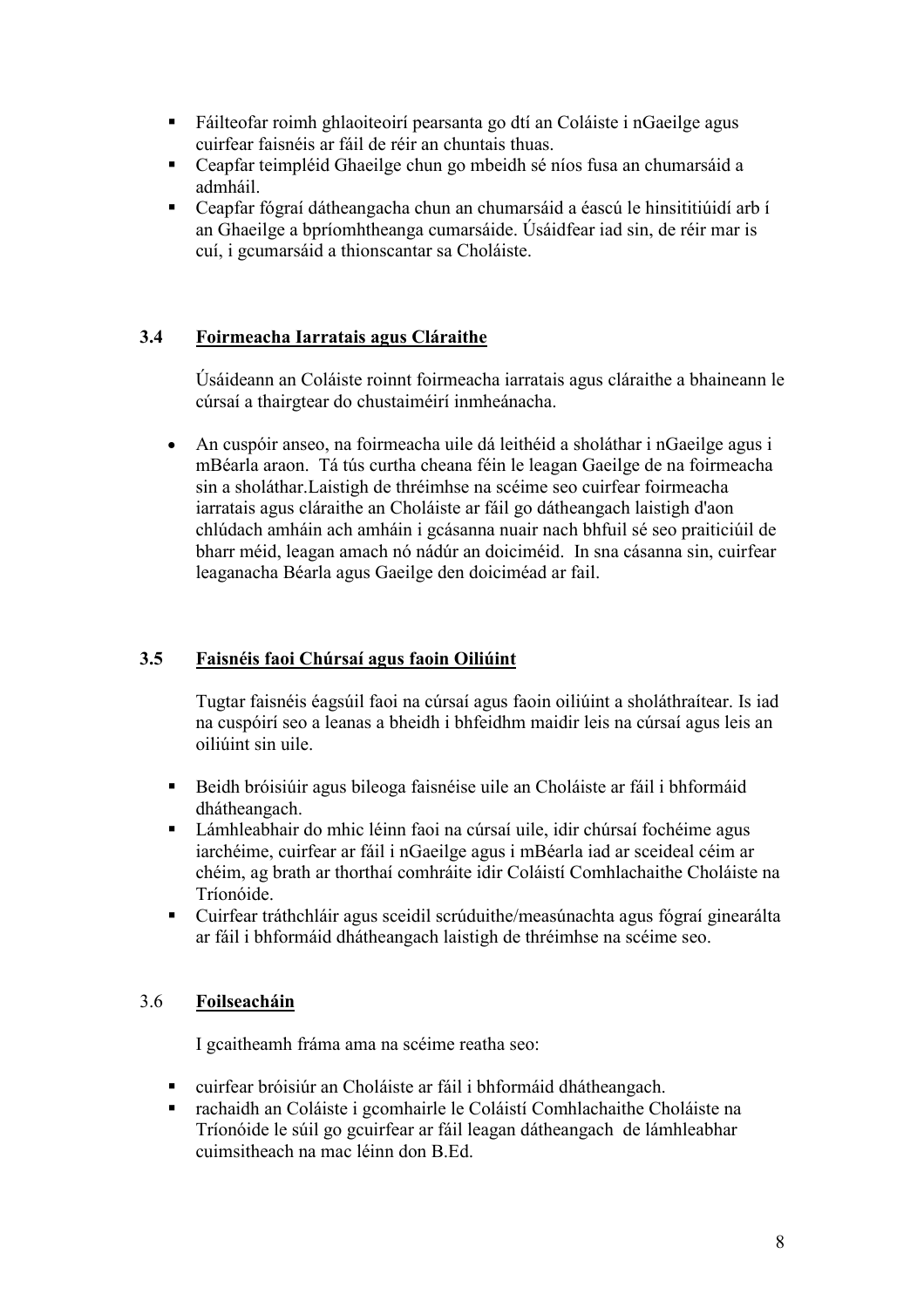### 3.7 Suíomh Gréasáin an Choláiste

Is iad na cuspóirí a bheidh ann maidir le suíomh gréasáin an Choláiste:

- Cur síos a sholáthar i nGaeilge agus i mBéarla araon faoi na cúrsaí.
- Gnáis iontrála do na cúrsaí a sholáthar i nGaeilge agus i mBéarla araon.
- Cuairteoirí chuig suíomh gréasáin an Choláiste, beidh fáil acu ar fhaisnéis trí mheán na Gaeilge via leathanach baile an Choláiste . Tá an Coláiste i mbun socruithe chun suíomh gréasáin an Choláiste á ath-thógáil go luath, agus tá tús curtha cheana féin leis an obair aistriúcháin ar an ábhar statach atá air. Is é sin an chéad chéim dár bplean agus bheadh súil againn é bheith curtha i gcrích laistigh de thréimhse na scéime seo. A luaithe a bheidh aon ábhar breise riachtanach le foilsiú déanfar é sin chomh maith. (cf nóta faoi Lámhleabhar an B.Oid in alt 3.6. Bheadh i gceist é sin a bheith inléite ar shuíomh an Choláiste nuair a bheadh sé ar fáil.)

# 3.8 Córais Ríomhaireachta agus TF

De réir mar a dhéantar córais ríomhairí a uasghrádú agus a uasdhátú féachfaidh an Coláiste chuige go mbeidh ar a n-acmhainn cruinnúsáid na Gaeilge a éascú. Cuirfear córais i bhfearas ar a mbeidh gutaí agus sínte fada orthu, mar aon le bogearraí litreora agus bogearraí eile tacaíochta teanga. I mbliana rinneadh uasghrádú ar chórais ríomhairí an Choláiste a dheimhníonn go bhfuil na ríomhairí uile in ann eochairchlár na Gaeilge a láimhseáil ar na bogearraí uile a mbaineann mic léinn agus léachtóirí leas astu. Anuas air sin, tá an córas curtha i dtreo sa chaoi gur féidir le haos léinn an Choláiste teacht go héasca ar litreoirí focal, foclóirí agus áiseanna iliomad do theagasc na Gaeilge ar-líne. Faoi láthair, níl aon seirbhís idirghníomhach dá chuid féin eagraithe ag an gColáiste, ach sa chás go ndéanfar sin amach anseo tabharfar aird don leagan Gaeilge de.

# 3.9 Folúntais a Fhógairt

Déanfaidh an Coláiste:

 Poist in oideachas tosaigh oidí a fhógairt i nuachtáin Bhéarla agus Ghaeilge araon.

# 3.10 Tacaiocht don Ghaeilge sa Choláiste

Leanfar den chleachtas reatha tacú leis na teanga sna slite seo a leanas:

- Ranganna roghnacha i nGaeilge a sholáthar do na mic léinn sin a bhfuil cúnamh dá leithéid de dhíth orthu.
- Duaiseanna agus dámhachtainí a sholáthar ar mhaithe le díogras a chothú i scileanna Gaeilge.
- Dianchúrsa Gaeilge a sholáthar do na mic léinn chéad bliana uile.
- Seirbhísí séipéil a eagrú a reachtáilfear trí mheán na Gaeilge.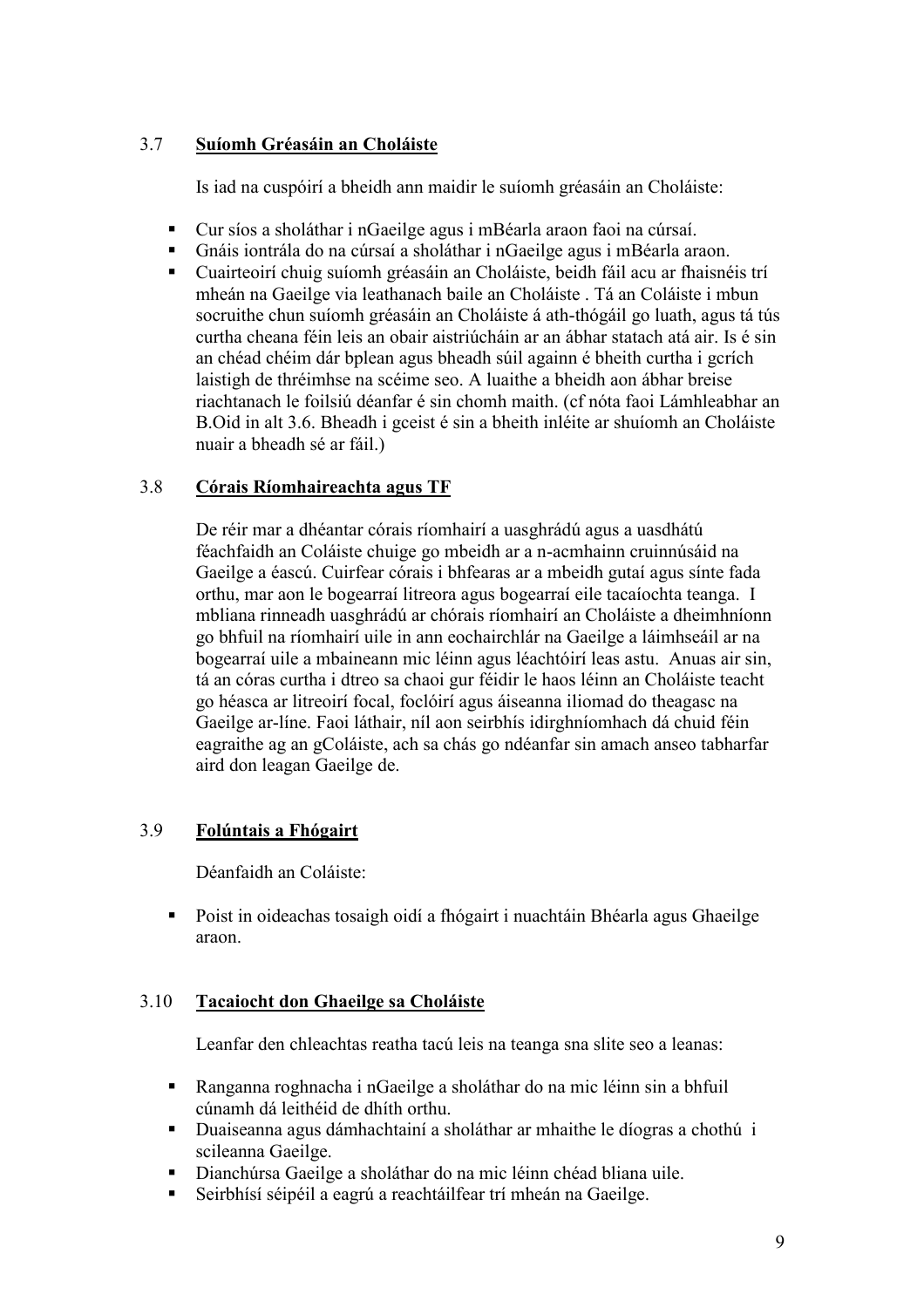Leanúint den tacaíocht do rannpháirtíocht na mac léinn in ócáidí sóisialta agus cultúrtha i nGaeilge, sa choláiste agus sa phobal is leithne araon.

# 3.11 Mic léinn lánfhásta

Is sna nuachtáin Bhéarla amháin a chuirtear fógraí maidir le hiarratais iontrála d'oiliúint tosaigh oidí faoi láthair. Déanfar:

 Iarratais ó mhic léinn lánfhásta a fhógairt i nuachtáin Bhéarla agus Ghaeilge araon.

### 3.12 Cairt Seirbhíse Custaiméara

 Déanfar Cairt Seirbhísí Custaiméara an Choláiste a scrúdú agus a leasú agus a uasdhátú de réir mar is gá lena chinntiú go bhfuil a chuid forálacha ag teacht leis riachtanais Acht na dTeangacha Oifigiúla agus na Scéime.

### 3.13 Forbairt na Foirne maidir leis an Acht Teanga

Tá polasaí forbartha do bhaill foirne dea-fhorbartha ag an gColáiste. Chun méadú a thuilleadh ar na leibhéil feasachta ar pholasaí an Choláiste, bunaithe ar riachtananais Acht na dTeangacha Oifigiúla, agus chun na leibhéil cumais sa Ghaeilge a fheabhsú déanfar na forálacha seo a leanas:

- Seisiúin fhaisnéise chun an fhoireann a chur ar an eolas faoina gcuid dualgas nua faoin Acht
- Maoiniú breise chun feabhas a chur ar a gcumas siúd a bhfuil feabhsú de dhíth ar a gcuid scileanna teanga, chun go mbeidh siad in ann freastal ar na héilimh bhreise a leagfar orthu, ag éirí as an Acht Teanga a chomhlíonadh.
- Tacú leis an bhfoireann uile agus iad ag iarraidh dul i ngleic leis na héilimh phraiticiúla maidir le hábhar a sholathar i scríbhinn, etc., de réir mar a bhíonn a leithéid á lorg ag an bpobal nó ag cliantaí an choláiste (e.g. go mbeadh teacht ag an bhfoireann ar aistritheoirí creidiúnaithe cáilithe)
- Is gá aghaidh a thabhairt ach go háirithe ar na héilimh chlianta ó dhaoine a thagann ó chúlra Gaelscoile nó Gaeltachta, agus ar thoradh na n-éileamh sin ar fhoireann an choláiste
- Oiliúint fhoirmiúil i nGaeilge d'fhoireann na oifige tosaí. An úsáid oiliúna sin chun déileáil le glaonna pearsanta agus le ceisteanna ar an nguthán.
- Is féidir cumas i nGaeilge a liostú, de réir mar is cuí, mar scil inmhianaithe agus foireann úr á hearcú amach anseo.